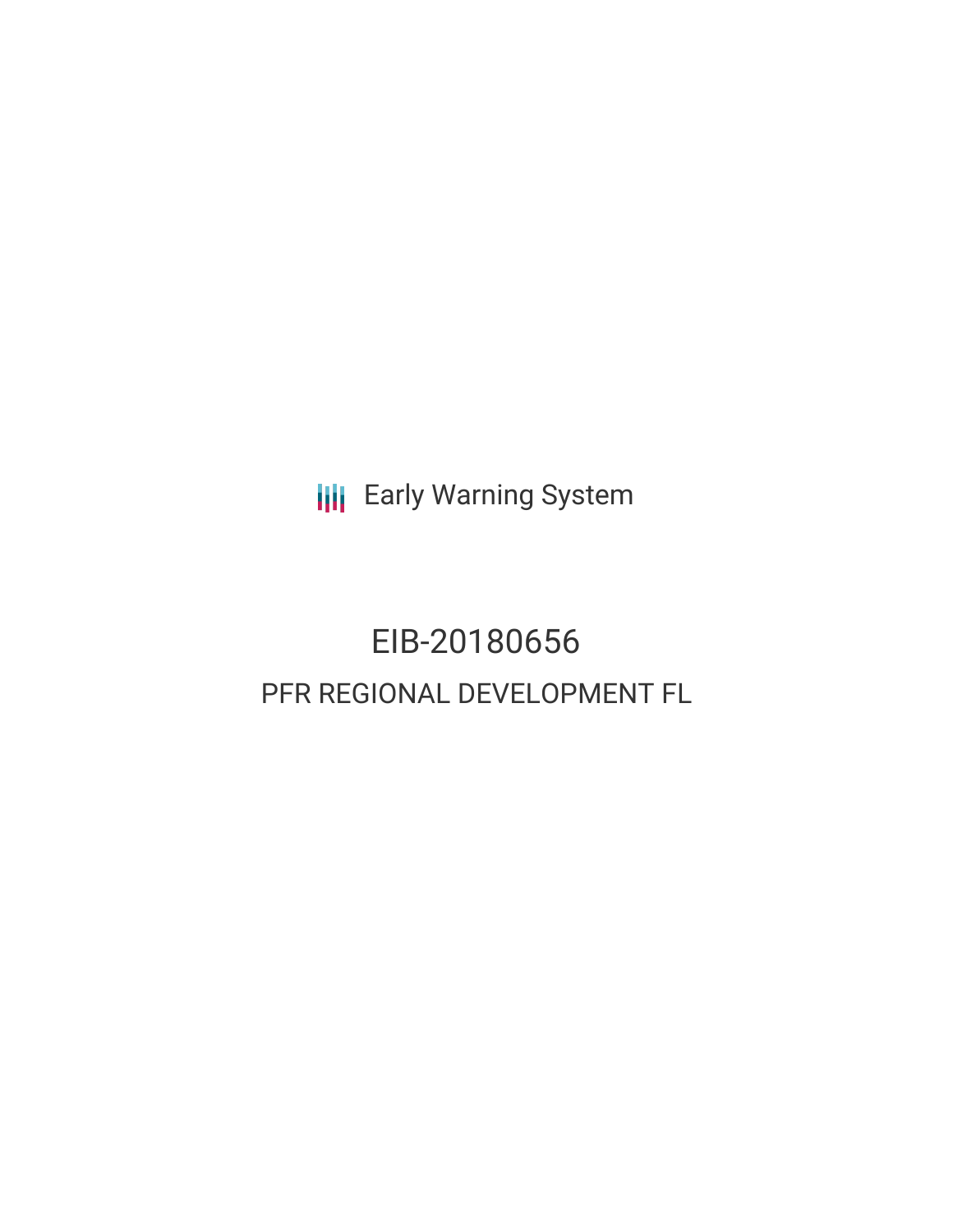#### **Quick Facts**

| <b>Countries</b>               | Poland                                                  |
|--------------------------------|---------------------------------------------------------|
| <b>Financial Institutions</b>  | European Investment Bank (EIB)                          |
| <b>Status</b>                  | Approved                                                |
| <b>Bank Risk Rating</b>        | U                                                       |
| <b>Voting Date</b>             | 2020-08-25                                              |
| <b>Borrower</b>                | PUBLIC ENTITY(IES) (Polish regional development agency) |
| <b>Sectors</b>                 | Law and Government                                      |
| <b>Investment Type(s)</b>      | Loan                                                    |
| <b>Investment Amount (USD)</b> | $$36.46$ million                                        |
| <b>Project Cost (USD)</b>      | $$48.62$ million                                        |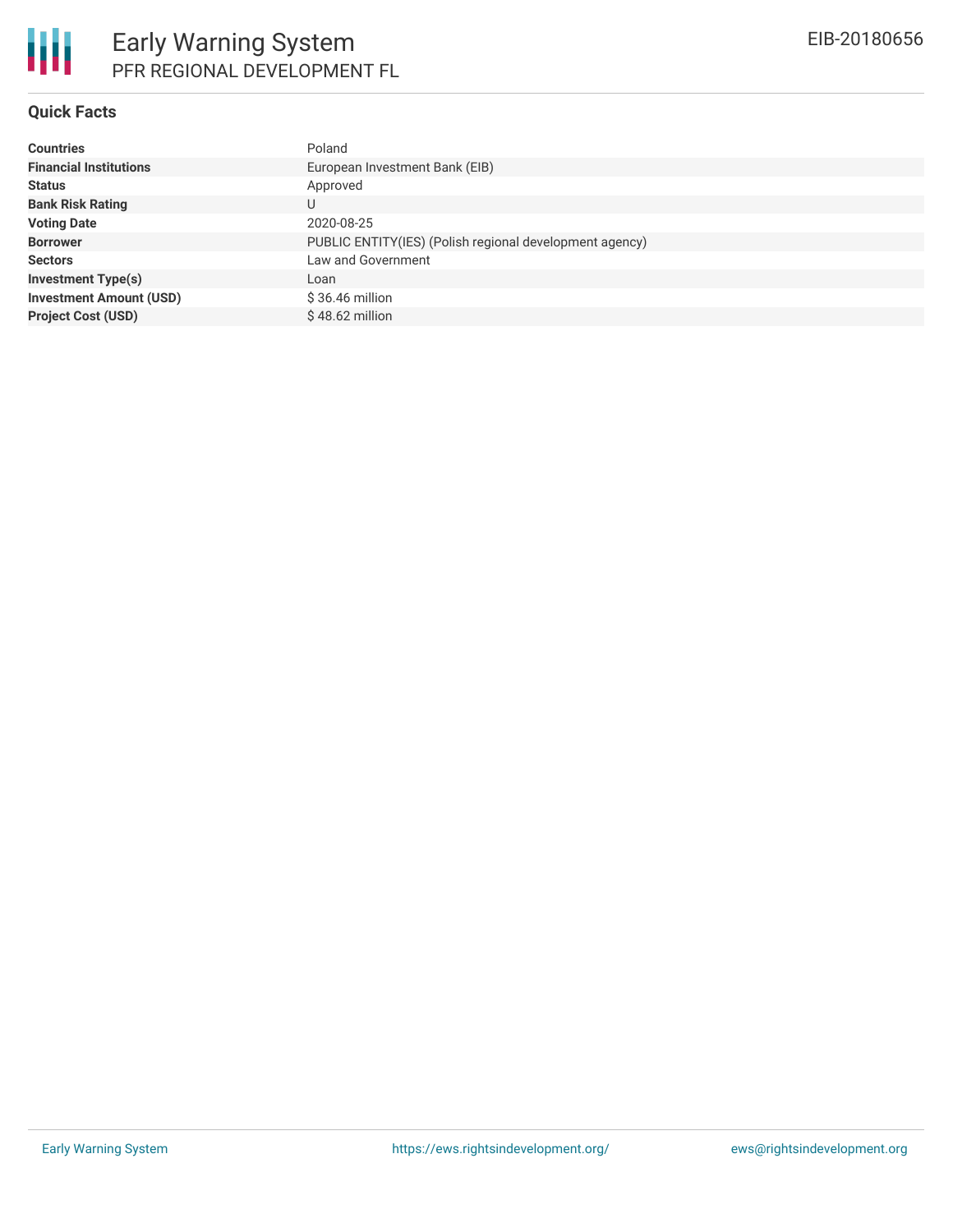

#### **Project Description**

The operation consists of a framework loan to the Polish regional development agency in the Cohesion region of Pomorskie. EIB financing will support new eligible sustainable urban development schemes. This is a Sub-operation under the Polish Regional Development Agencies Programme Loan (2016-0564).

Through the financing of urban development schemes, the project aims to improve the competitiveness and attractiveness of the Region's settlements, as well as its social and economic potential. The schemes originated under the EIB Project are envisaged to support the 2030 regional strategy in a rapidly changing social context. They are part of the regional measures addressing the challenges of global competition, climate change, migration, robot technology, demographics, renewable energy and integration.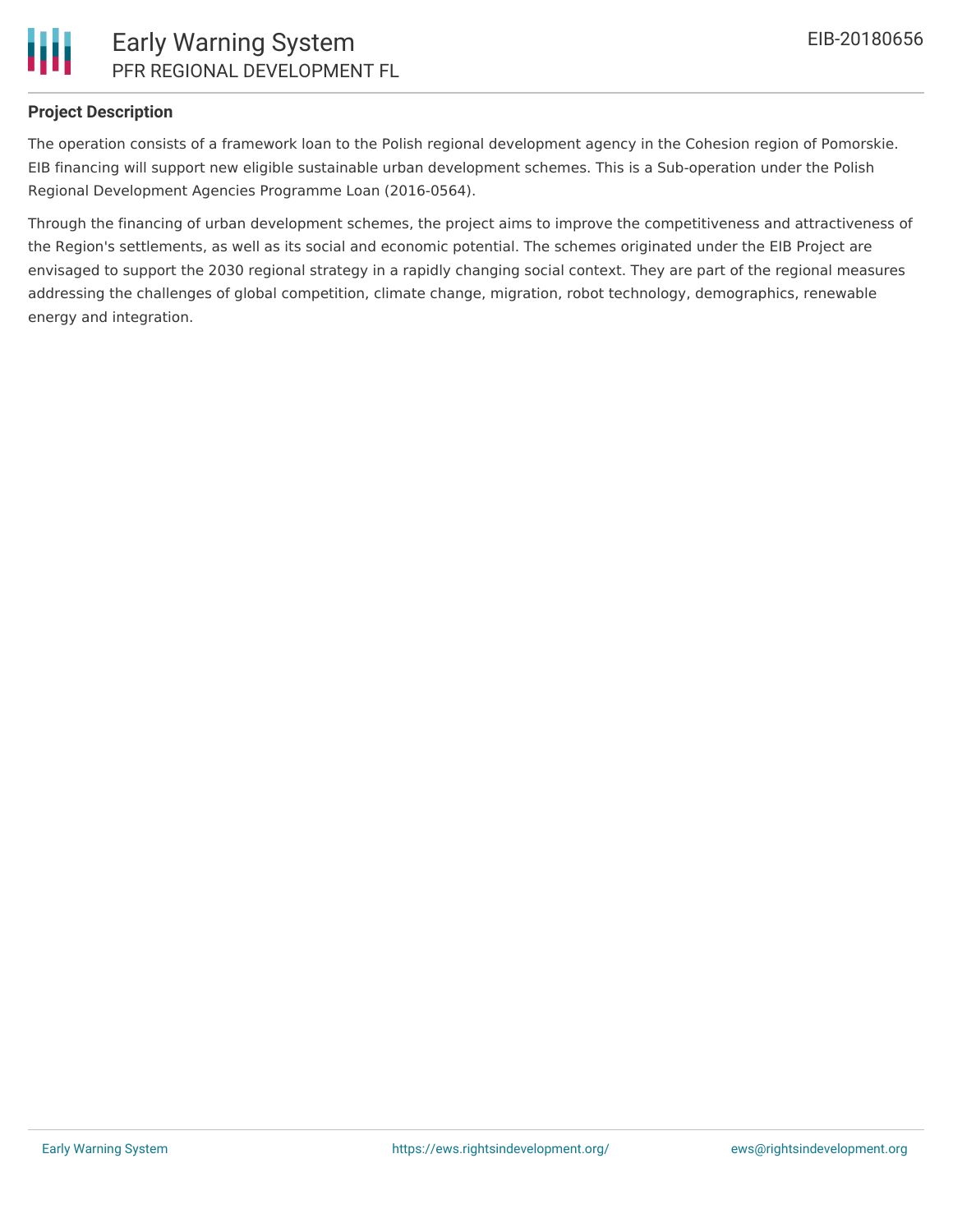

#### **Investment Description**

European Investment Bank (EIB)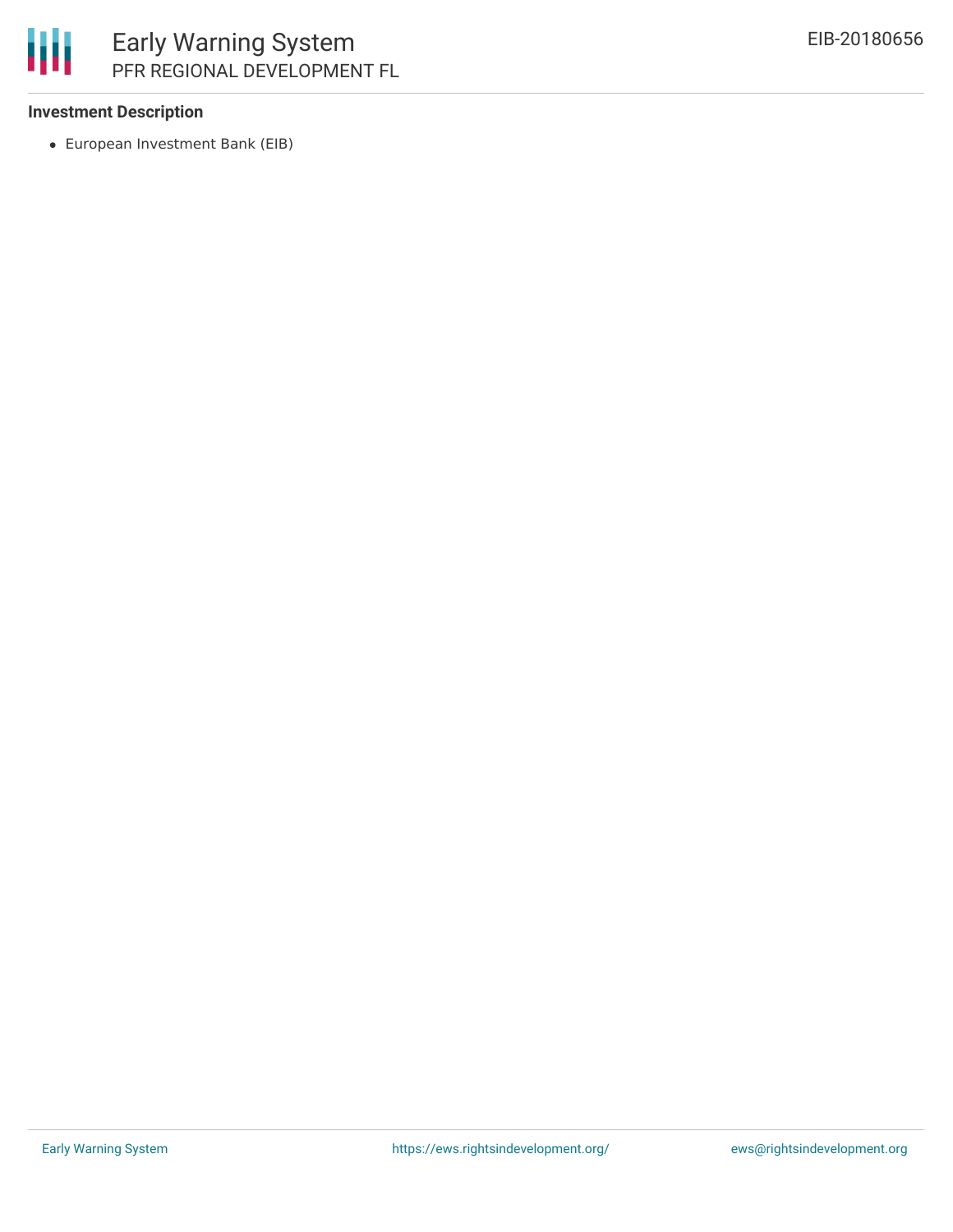#### **Contact Information**

#### ACCOUNTABILITY MECHANISM OF EIB

The EIB Complaints Mechanism is designed to facilitate and handle complaints against the EIB by individuals, organizations or corporations affected by EIB activities. When exercising the right to lodge a complaint against the EIB, any member of the public has access to a two-tier procedure, one internal - the Complaints Mechanism Office - and one external - the European Ombudsman. A complaint can be lodged via a written communication addressed to the Secretary General of the EIB, via email to the dedicated email address complaints@eib.org, by completing the online complaint form available at the following address: http://www.eib.org/complaints/form, via fax or delivered directly to the EIB Complaints Mechanism Division, any EIB local representation office or any EIB staff. For further details, check:

http://www.eib.org/attachments/strategies/complaints\_mechanism\_policy\_en.pdf

When dissatisfied with a complaint to the EIB Complaints Mechanism, citizens can then turn towards the European Ombudsman. A memorandum of Understanding has been signed between the EIB and the European Ombudsman establishes that citizens (even outside of the EU if the Ombudsman finds their complaint justified) can turn towards the Ombudsman on issues related to 'maladministration' by the EIB. Note that before going to the Ombudsman, an attempt must be made to resolve the case by contacting the EIB. In addition, the complaint must be made within two years of the date when the facts on which your complaint is based became known to you. You can write to the Ombudsman in any of the languages of the European Union. Additional details, including filing requirements and complaint forms, are available at: http://www.ombudsman.europa.eu/atyourservice/interactiveguide.faces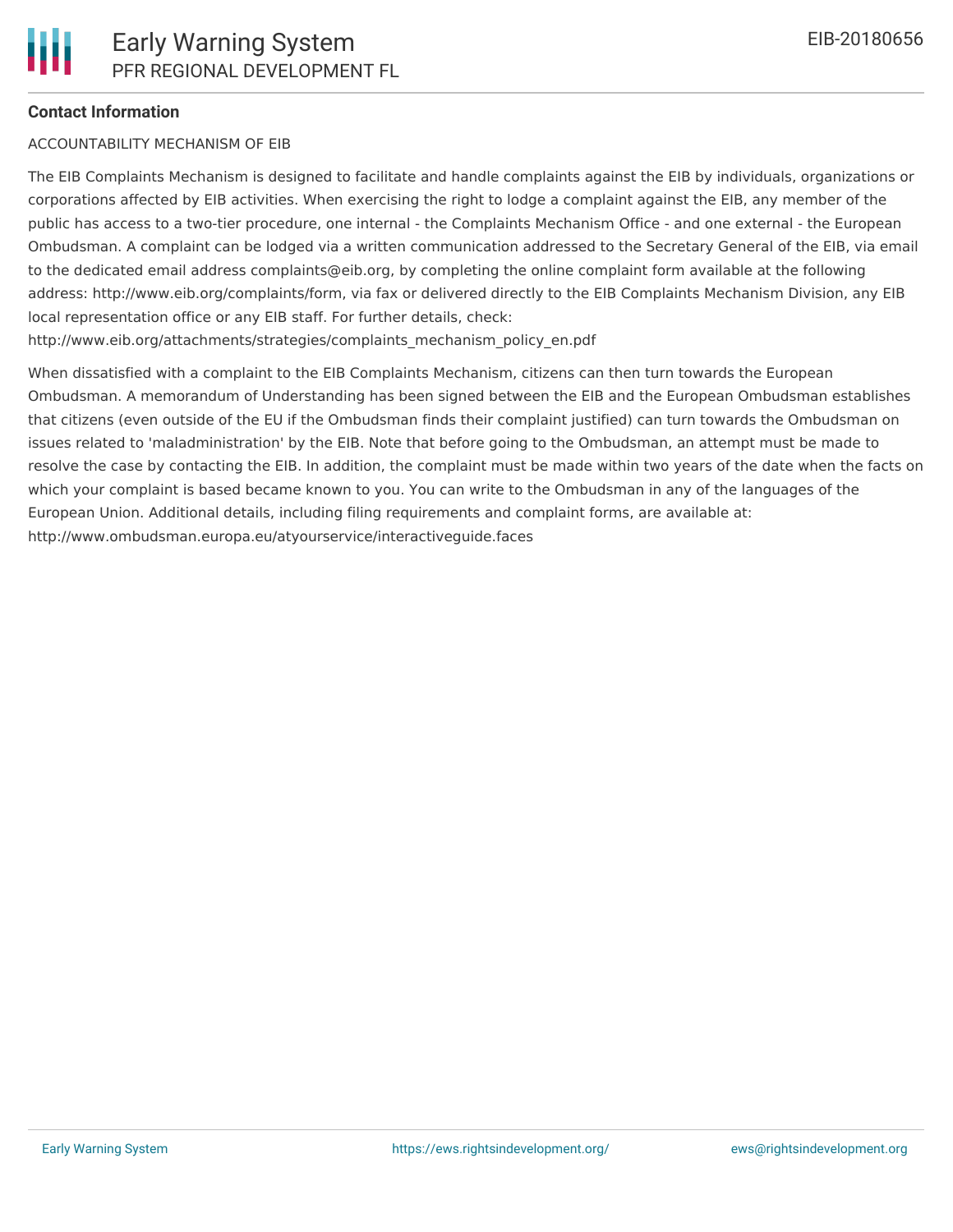

#### **Bank Documents**

[Environmental](https://www.eib.org/attachments/registers/126562689.pdf) and Social Data Sheet (ESDS)